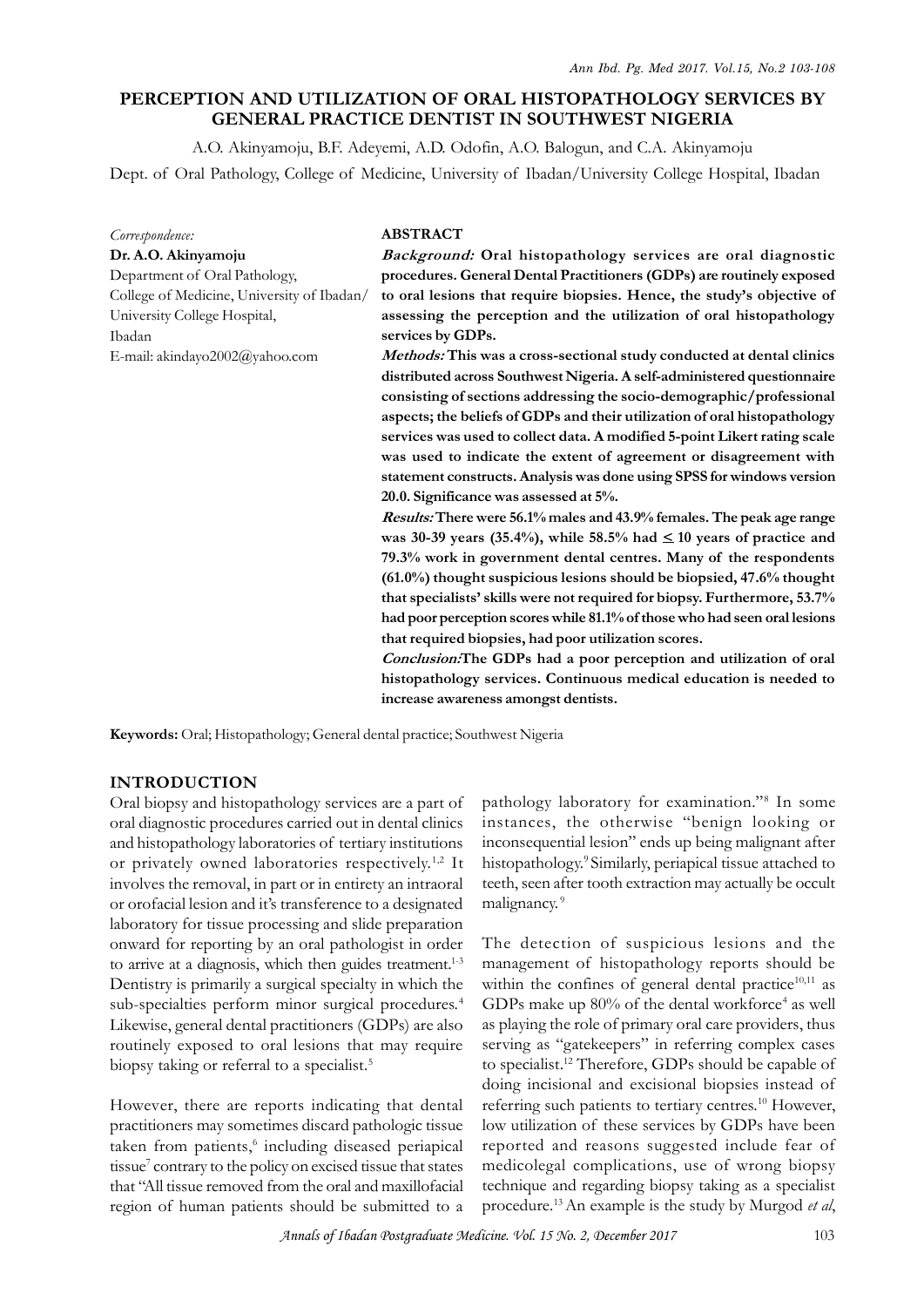where 14.9% of GDPs carried out biopsies themselves, while 34.3% and 31.3 % called a specialist or referred to a higher centre respectively.<sup>13</sup>

Similarly, other studies have reported that these services are predominantly utilized by dental specialists and a themselves, while 34.3% and 31.3% called a specialist<br>or referred to a higher centre respectively.<sup>13</sup> end<br>disa<br>Similarly, other studies have reported that these services<br>are predominantly utilized by dental specialists an study reported GDPs submitted 10.9% of biopsies at a private oral pathology service in Brisbane, Similarly, other studies have reported that these services<br>are predominantly utilized by dental specialists and a<br>small proportion of GDPs. Wan and Savage in their<br>study reported GDPs submitted 10.9% of biopsies<br>at a priva referring all biopsies to a specialist.<sup>14</sup> Also, other reports corroborate this.6, 15 This was attributed to low number study reported GDPs submitted 10.9% of biopsies.<br>
at a private oral pathology service in Brisbane, Disagree,<br>
Australia, with a majority (76.2%) of GDPs surveyed,<br>
referring all biopsies to a specialist.<sup>14</sup> Also, other r

GDPs view and utilize oral histopathology services in this clime, thus the need to evaluate this. Therefore, this study set out to assess the perception and the for<br>the present, there is paucity of information on how<br>in this clime, thus the need to evaluate this. Therefore, B. F<br>this study set out to assess the perception and the utili<br>utilization of oral histopathology services b domiciled in Southwest Nigeria. this study set out to assess the perception and the utilization wh<br>
utilization of oral histopathology services by GDP's maximum of 1!<br>
domiciled in Southwest Nigeria. Also, barriers to<br>  $1, 4$  and 6. Fu<br> **MATERIALS AND ME** 

## **MATERIALS AND METHODS**

dentists practising in government and privately owned dental hospitals/clinics in Oyo, Ogun, Ondo, Ekiti and Osun states was used. The inclusion criterion was dental practitioners with an undergraduate qualification of Bachelor of dental surgery while exclusion criteria were non consenting respondents and those that had undergone specialist training. Ethical approval was obtained from the Oyo State Ministry of Health (Ref. No. AD 13/479/987).

A list of all known government and privately owned dental clinics within the study area was obtained from Chicago, IL). Analysis included the use of descriptive the hospital management boards of the respective states and the dentists were approached to administer the questionnaires. In all, 84 questionnaires were distributed to general practice dentists in five states in southwest Nigeria. The purpose of the study was explained to the dentist and verbal consent was obtained before administering the questionnaire. A pre-tested, semistructured and self-administered questionnaire was to general practice dentists in tive states in southwest and the p<br>Nigeria. The purpose of the study was explained to histopath<br>the dentist and verbal consent was obtained before level of  $\alpha$ <br>administering the questionna and CAA) had previously evaluated the questionnaire to ensure the questions were suitable and easily understood by the respondents. The questionnaire consisted of three sections: Section A addressed the socio-demographic and professional aspects, while Section B consisted of a fifteen item constructs that defined and described the beliefs, preferences, judgements, opinions or actions of the respondents on oral histopathology services. Similarly, Section C consisted of a six item constructs that examined the Section B consisted of a fifteen item constructs that 2<br>defined and described the beliefs, preferences, h<br>judgements, opinions or actions of the respondents the<br>on oral histopathology services. Similarly, Section C or<br>cons practice dentists.

A modified 5-point Likert rating scale from "strongly disagree" on one end and "strongly agree" at the other end was used to indicate the extent of agreement or disagreement with the statements. Each level on the scale was assigned a numeric value starting at "1" for the least and incrementally by one for each level. The generic response continuum utilized was as follows: " $1 = I$  don't know,  $2 =$  Strongly Disagree,  $3 =$ Disagree,  $4 = \text{Agree}$ , and  $5 = \text{Strongly Agee.}$ "

The quantification of the constructs was obtained by analysis of the distribution of the responses to the individual constructs and also by the summated score for each individual's responses to each item making up the scale. Thus, a minimum of 15 and a maximum of 75 perception score could be obtained for section B. For section C, items 2, 3 and 5 were used to assess utilization where a minimum score of 3 and a maximum of 15 utilization score could be obtained. Also, barriers to utilization were assessed using items 1, 4 and 6. Furthermore, the summated scores of respondents were grouped based on the mean score of 61 into poor (15-60) and good  $(\geq 61)$  perception. Likewise for section C, the summated scores of respondents were grouped based on the mean score of 9 into poor (3-8) and good ( $\geq$  9).

Furthermore, two questionnaires were excluded because they were inaccurately filled. Thus, 82 questionnaires distributed as follows were available for further analysis: Oyo-41; Osun-6; Ogun-9; Ondo-9 and Ekiti-17. Data was generated from the information obtained in the questionnaires; and analysis was done using SPSS for windows (version 20.0; SPSS Inc. questionnaires distributed as follows were available for<br>further analysis: Oyo-41; Osun-6; Ogun-9; Ondo-9<br>and Ekiti-17. Data was generated from the information<br>obtained in the questionnaires; and analysis was done<br>using SP statistics (frequencies, tables and charts) and statistical tests  $(\chi^2 \text{ test})$  to assess the association between the age groups; gender; location of practice; years of practice and the perception as well as the utilization of oral histopathology service. Significance was assessed at a level of  $\alpha = 0.05$ .

### **RESULTS**

There were 56.1% male and 43.9% female respondents, distributed into the following age groups: 24.4% were 20-29 years; 35.4% were 30-39 years; 20.7% were 40- 49 years while 19.5% were above 50 years. Also, the respondents consisted of 58.5% with  $\leq 10$  years of practice post-graduation; 20.7% had practiced for 11- 20 years; 19.5% for 21-30 years, while only one (1.2%) had practiced for between 31 and 40 years. Regarding the type of practice, 79.3% work in state government owned dental hospitals and clinics, while 20.7% work in privately owned dental clinics (Table 1).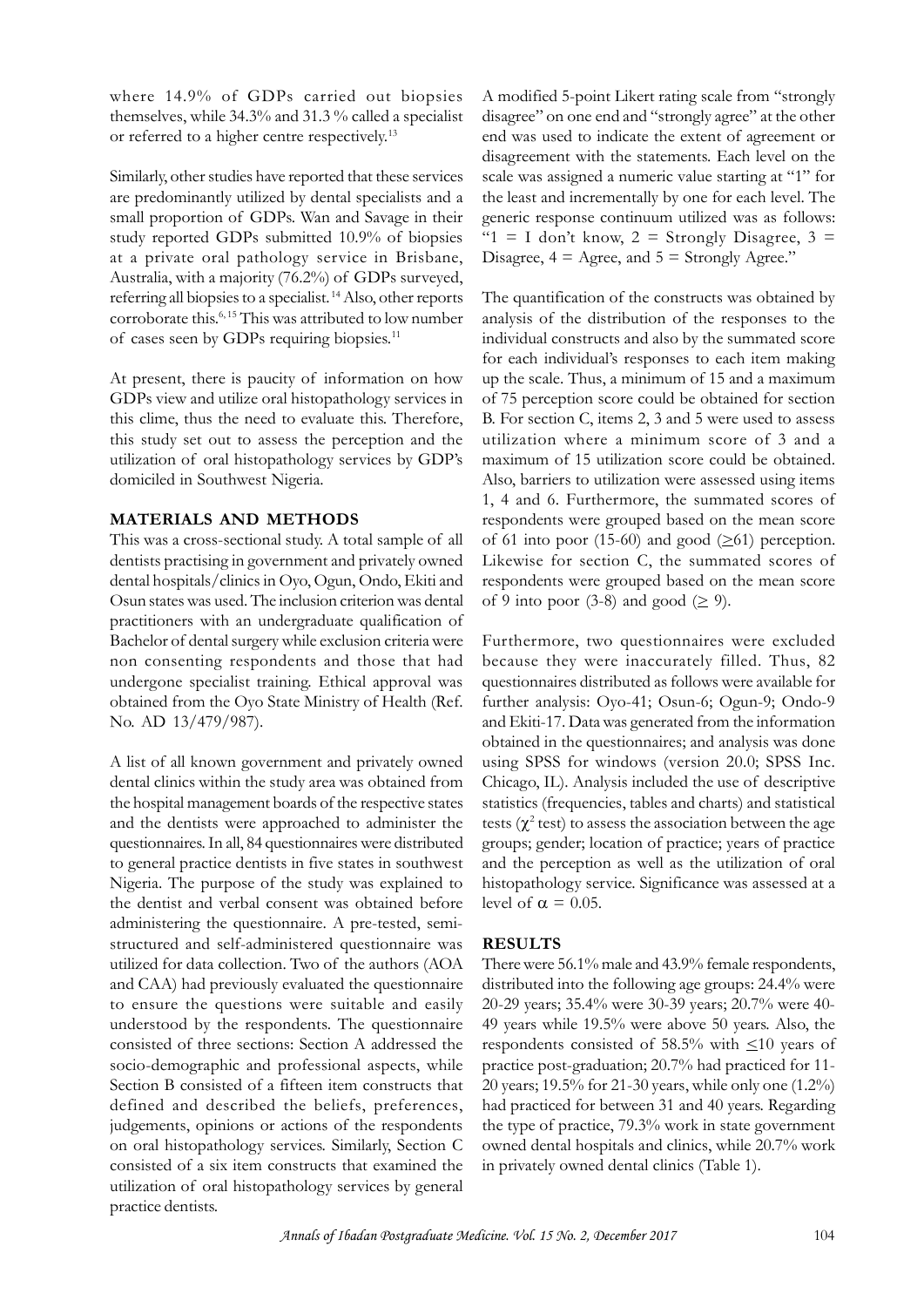| Socio-demographic        | Frequency | Percentage | agreed that biopsies could be performed by<br>that were not specialists while $(35.4\%)$ disage       |
|--------------------------|-----------|------------|-------------------------------------------------------------------------------------------------------|
| characteristics          |           |            | patients requiring biopsies should always be                                                          |
| Gender                   |           |            | to specialists (Table 2). About forty eight                                                           |
| Male                     | 46        | 56.1       | $(47.6\%)$ of the respondents agreed that gre                                                         |
| Female                   | 36        | 43.9       | experience and specialist training were requ                                                          |
| Age group (years)        |           |            | biopsy. On assessing their opinion whether                                                            |
| $20 - 29$                | 20        | 24.4       | necessary to send all biopsied tissue for histop                                                      |
| $30 - 39$                | 29        | 35.4       | 45.1% felt it was not necessary to send diseas                                                        |
| 40-49                    | 17        | 20.7       | for histopathology except they were suspicio                                                          |
| $\geq 50$                | 16        | 19.5       |                                                                                                       |
| <b>Years of practice</b> |           |            | Furthermore, majority 64.6% of the dentists                                                           |
| < 10                     | 48        | 58.7       | often encountered lesions requiring biopsies b                                                        |
| $11 - 20$                | 17        | 20.7       | consisting 67.9% respondents, did not routi                                                           |
| $21 - 30$                | 16        | 19.5       | biopsies for their patients, with a low prope                                                         |
| $31 - 40$                | 1         | 1.2        | them constituting 28.3%, referring patients                                                           |
| Type of practice         |           |            | biopsies to teaching hospitals while 71.7%                                                            |
| Government               | 65        | 79.3       | did not refer. Also, 61% of respondents pro                                                           |
| Private                  | 17        | 20.7       |                                                                                                       |
|                          |           |            |                                                                                                       |
|                          |           |            | <b>Table 2:</b> Distribution of responses on the perception of oral histopathology services $- N$ (%) |
| <b>Statement</b>         |           |            | Strongly<br><b>Disagree</b><br>Strongly<br>Agree                                                      |

**Table 1:** Characteristics of respondents by sociodemographic variables

More than half (61.0%) of the dentists thought all suspicious lesions should be biopsied. However, 47.6% agreed that biopsies could be performed by dentists **Frequency** Percentage that were not specialists while (35.4%) disagreed that patients requiring biopsies should always be referred to specialists (Table 2). About forty eight percent (47.6%) of the respondents agreed that great skills, experience and specialist training were required for biopsy. On assessing their opinion whether it was necessary to send all biopsied tissue for histopathology, 45.1% felt it was not necessary to send diseased tissue for histopathology except they were suspicious.

> Furthermore, majority 64.6% of the dentists said they often encountered lesions requiring biopsies but most, consisting 67.9% respondents, did not routinely take biopsies for their patients, with a low proportion of them constituting 28.3%, referring patients requiring biopsies to teaching hospitals while 71.7% of them often encountered lesions requiring biopsies but most, consisting 67.9% respondents, did not routinely take biopsies for their patients, with a low proportion of them constituting 28.3%, referring patients requiring biopsi

| <b>Table 2:</b> Distribution of responses on the perception of oral histopathology services $- N$ (%) |  |  |  |  |  |  |
|-------------------------------------------------------------------------------------------------------|--|--|--|--|--|--|
|-------------------------------------------------------------------------------------------------------|--|--|--|--|--|--|

| <b>Statement</b>                                                                    | <b>Strongly</b> | Agree     | Disagree    | <b>Strongly</b> | Don't  |
|-------------------------------------------------------------------------------------|-----------------|-----------|-------------|-----------------|--------|
|                                                                                     | agree           |           |             | disagree        | know   |
| All suspicious lesions should be biopsied                                           | 50(61.0)        | 26 (31.7) | 4(4.9)      | 1(1.2)          | 1(1.2) |
| Biopsies should be done only for malignant                                          | 4(4.9)          | 3(3.7)    | 2(34.1)     | 28 (54.9)       | 1(1.2) |
| lesions.                                                                            |                 |           |             |                 |        |
| Benign looking lesions can be discarded after                                       | 1(1.2)          | 12(14.6)  | 29(35.4)    | 38 (46.3)       | 2(2.4) |
| excision.                                                                           |                 |           |             |                 |        |
| Dentists other than specialists can perform                                         | 12(14.6)        | 39 (47.6) | 21(25.6)    | 9(11.0)         |        |
| biopsy procedure themselves.                                                        |                 |           |             |                 |        |
| Patients who require biopsies should always be                                      | 20(24.4)        | 26 (31.7) | 29 (35.4)   | 6(7.3)          | 1(1.2) |
| referred to specialists.                                                            |                 |           |             |                 |        |
| Great skills, experience and specialist training are<br>required for biopsy taking. | 16(19.5)        | 39 (47.6) | 21(25.6)    | 5(6.1)          | 1(1.2) |
| All excised tissue specimen should be sent for                                      | 54 (65.9)       | 25(30.5)  | 3(3.7)      |                 |        |
| histopathologic examination.                                                        |                 |           |             |                 |        |
| Oral lesions that require biopsies may be                                           | 3(3.7)          | 1(1.2)    | 22(26.8)    | 53 (64.6)       | 3(3.7) |
| discarded.                                                                          |                 |           |             |                 |        |
| Soft tissue attachments to the periapical regions                                   |                 |           |             |                 |        |
| of extracted teeth may be encountered in clinical                                   | 41 $(50.0)$     | 38 (46.3) |             |                 | 3(3.7) |
| practice.                                                                           |                 |           |             |                 |        |
| Sending diseased periapical tissue for                                              |                 |           |             |                 |        |
| histopathology is unnecessary except when they<br>are suspicious.                   | 15(18.3)        | 37(45.1)  | 15(18.3)    | 15(18.3)        |        |
| Extracted teeth with periapical lesions should be                                   | 3(3.7)          | 14(17.1)  | 41 $(50.0)$ | 20(24.4)        | 4(4.9) |
| discarded.                                                                          |                 |           |             |                 |        |
| Diseased periapical tissue can mimic malignancy.                                    | 14(17.1)        | 49 (59.8) | 7(8.5)      | 6(7.3)          | 6(7.3) |
| Provision of accessible oral pathology service                                      |                 |           |             |                 |        |
| would enhance the submission of oral biopsy                                         | 47(57.3)        | 34(41.5)  | 1(1.2)      |                 |        |
| specimens as well as those of diseased periapical                                   |                 |           |             |                 |        |
| tissue for histopathology.                                                          |                 |           |             |                 |        |
| Affordable oral pathology service would enhance                                     |                 |           |             |                 |        |
| the submission of oral biopsy specimens as well                                     | 51(62.2)        | 31 (37.8) |             |                 |        |
| as those of diseased periapical tissue for                                          |                 |           |             |                 |        |
| histopathology.                                                                     |                 |           |             |                 |        |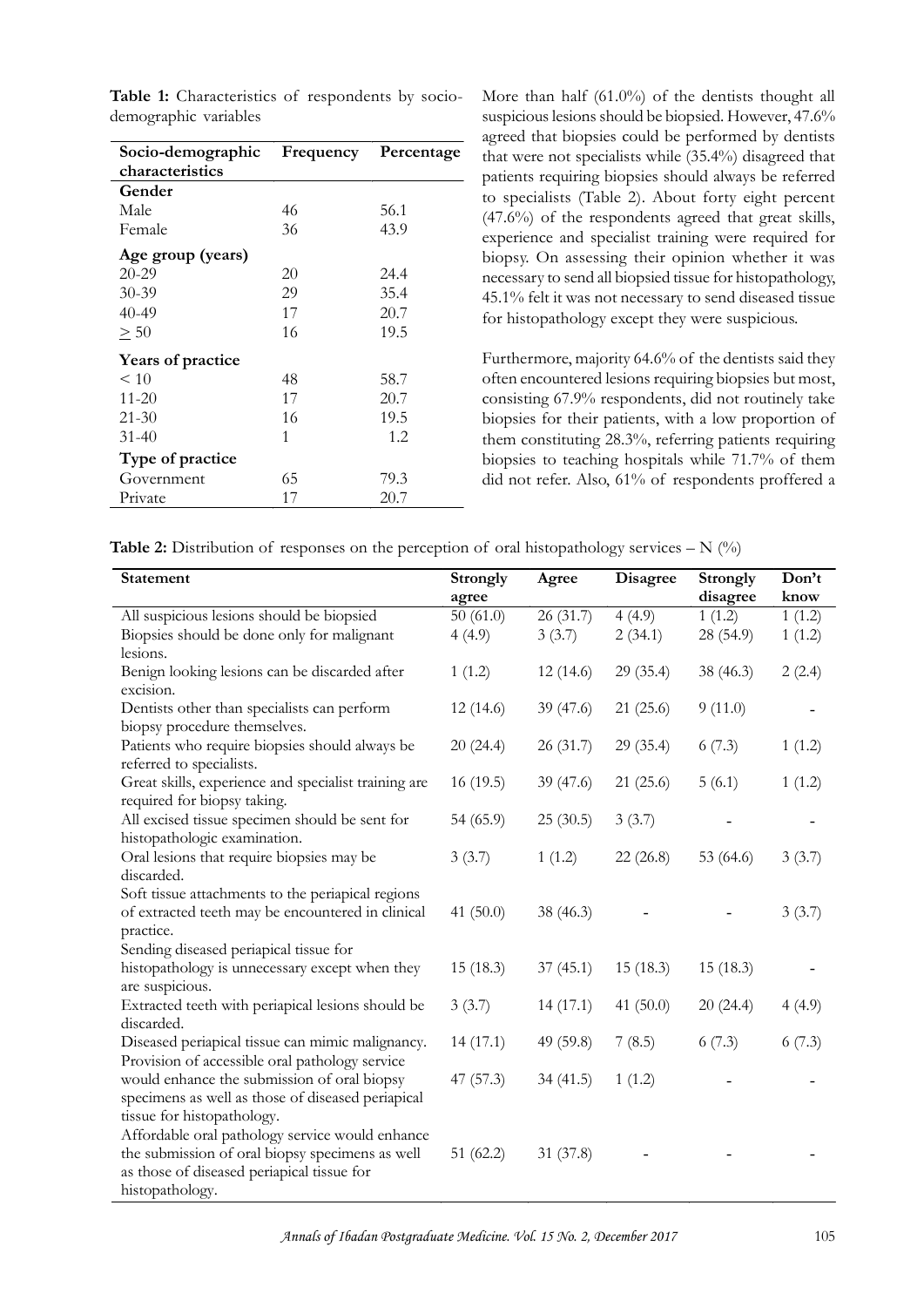|                                                                                                            | Yes         | <b>Table 3:</b> Distribution of responses indicating barriers and utilization of oral histopathology services |
|------------------------------------------------------------------------------------------------------------|-------------|---------------------------------------------------------------------------------------------------------------|
| Responses indicating barriers- $N$ (%)<br>Lesions requiring biopsies are often encountered in my practice. | 53 $(64.6)$ | N <sub>0</sub><br>29(35.4)                                                                                    |
| Lack of nearby histopathology service hinders sending specimen<br>for microscopic examination.             | 50(61.0)    | 32(39.0)                                                                                                      |
| High cost of biopsy may hinder sending specimen for microscopic<br>examination.                            | 58 (70.7)   | 24(29.3)                                                                                                      |
| Responses indicating utilization- $*n$ (%)                                                                 |             |                                                                                                               |
| I routinely take simple biopsies for my patients and follow up the<br>results.                             | 17(32.1)    | 36(67.9)                                                                                                      |
| I refer patients who need biopsies to the teaching hospital for<br>further management.                     | 15(28.3)    | 38 (71.7)                                                                                                     |
| I routinely send attached periapical soft tissue for histopathology.                                       | 10(18.9)    | 43(81.1)                                                                                                      |

while 70.7% cited cost as a constraint to carrying out biopsies for patients (Table 3). Similarly, a higher proportion of dentists (29/51.8%) who referred<br>patients that required biopsies to the teaching hospitals<br>for further management were those with less than 10<br>years clinical experience (Fisher's exact= 10.79,  $p=$ patients that required biopsies to the teaching hospitals for further management were those with less than  $10\frac{g}{g}$  40 years clinical experience (Fisher's exact= 10.79, p= 0.08).

On the perception of general practice dentist on oral histopathology services, 53.7% had a poor perception score, while 46.3% had a good perception score (Figure 1). More dentists (47.4%) aged 30-39 years had good perception ( $\chi^2$  = 9.35, p = 0.03) but poor utilization of oral pathology services ( $p$ < 0.26) (Table Figure 1: Participants level of perce 5). However, majority of participants with poor utilization of oral histopathology services 5). However, majority of participants with poor





|                   | Perception of respondents |           | $\chi^2$ | p value |  |
|-------------------|---------------------------|-----------|----------|---------|--|
|                   | Poor                      | Good      |          |         |  |
| Age (years)       |                           |           |          |         |  |
| $20 - 29$         | 16(36.4)                  | 4(10.5)   |          |         |  |
| 30-39             | 11(25.0)                  | 18 (47.4) | $9.35*$  | .03     |  |
| 40-49             | 10(22.7)                  | 7(18.4)   |          |         |  |
| $\geq 50$         | 7(15.9)                   | 9(23.7)   |          |         |  |
| Gender            |                           |           |          |         |  |
| Male              | 23(52.3)                  | 23(60.5)  | 0.56     | .45     |  |
| Female            | 21(47.7)                  | 15(39.5)  |          |         |  |
| Years of practice |                           |           |          |         |  |
| $\leq 10$         | 28(63.6)                  | 20(52.6)  |          |         |  |
| $11 - 20$         | 7(15.9)                   | 10(26.3)  | $2.63*$  | .44     |  |
| $21 - 30$         | 9(20.5)                   | 7(18.4)   |          |         |  |
| $31 - 40$         |                           | 1(2.6)    |          |         |  |
| Type of practice  |                           |           |          |         |  |
| Government        | 32(72.7)                  | 33 (86.8) | 2.47     | .12     |  |
| Private           | 12(27.3)                  | 5(13.2)   |          |         |  |
| $N(\%);$          | * Fisher's exact          |           |          |         |  |

**Table 4:** Association between characteristics of respondents and perception score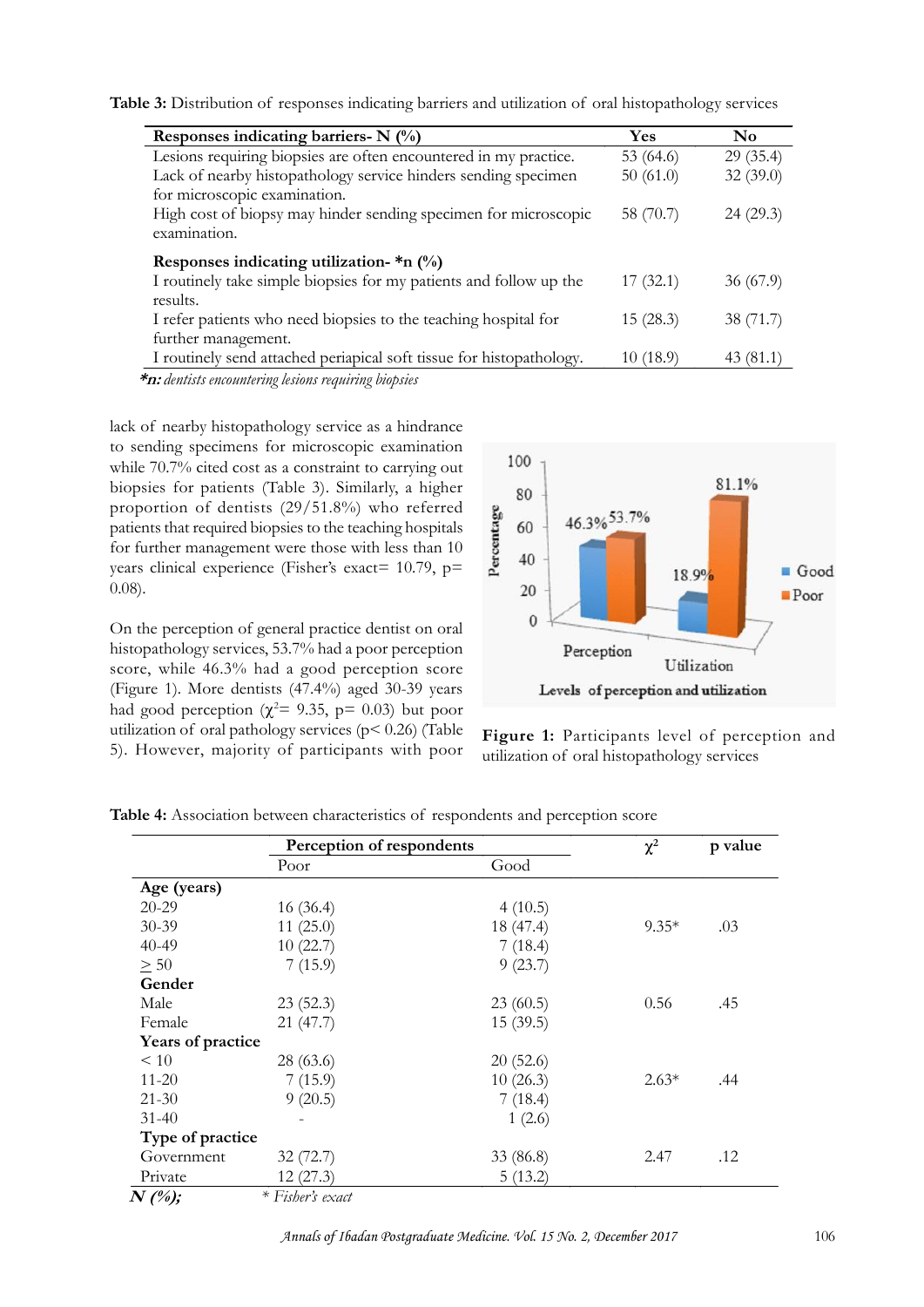| Good<br>Poor<br>$20 - 29$<br>12(27.9)<br>2(20.0)<br>$0.26*$<br>$30 - 39$<br>19 (44.2)<br>3(30.0)<br>40-49<br>4(40.0)<br>5(11.6)<br>3.94<br>> 50<br>7(16.3)<br>1(10.0)<br>Gender<br>$0.03*$<br>Male<br>22(51.2)<br>9(90.0)<br>Female<br>21 (48.8)<br>1(10.0)<br>Years of practice<br><10<br>29 (67.4)<br>5(50.0)<br>$0.47*$<br>8 (18.6)<br>$11 - 20$<br>2(20.0)<br>2.83<br>5(11.6)<br>3(30.0)<br>$21 - 30$<br>$31 - 40$<br>1(2.3)<br><b>Type of Practice</b><br>9(90.0)<br>37(86.0)<br>$1.0*$<br>Government<br>Private<br>1(10.0)<br>6(14.0)<br>N%; * Fisher's exact |             | Level of utilization | $\chi^2$ | p value |  |
|---------------------------------------------------------------------------------------------------------------------------------------------------------------------------------------------------------------------------------------------------------------------------------------------------------------------------------------------------------------------------------------------------------------------------------------------------------------------------------------------------------------------------------------------------------------------|-------------|----------------------|----------|---------|--|
|                                                                                                                                                                                                                                                                                                                                                                                                                                                                                                                                                                     |             |                      |          |         |  |
|                                                                                                                                                                                                                                                                                                                                                                                                                                                                                                                                                                     | Age (years) |                      |          |         |  |
|                                                                                                                                                                                                                                                                                                                                                                                                                                                                                                                                                                     |             |                      |          |         |  |
|                                                                                                                                                                                                                                                                                                                                                                                                                                                                                                                                                                     |             |                      |          |         |  |
|                                                                                                                                                                                                                                                                                                                                                                                                                                                                                                                                                                     |             |                      |          |         |  |
|                                                                                                                                                                                                                                                                                                                                                                                                                                                                                                                                                                     |             |                      |          |         |  |
|                                                                                                                                                                                                                                                                                                                                                                                                                                                                                                                                                                     |             |                      |          |         |  |
|                                                                                                                                                                                                                                                                                                                                                                                                                                                                                                                                                                     |             |                      |          |         |  |
|                                                                                                                                                                                                                                                                                                                                                                                                                                                                                                                                                                     |             |                      |          |         |  |
|                                                                                                                                                                                                                                                                                                                                                                                                                                                                                                                                                                     |             |                      |          |         |  |
|                                                                                                                                                                                                                                                                                                                                                                                                                                                                                                                                                                     |             |                      |          |         |  |
|                                                                                                                                                                                                                                                                                                                                                                                                                                                                                                                                                                     |             |                      |          |         |  |
|                                                                                                                                                                                                                                                                                                                                                                                                                                                                                                                                                                     |             |                      |          |         |  |
|                                                                                                                                                                                                                                                                                                                                                                                                                                                                                                                                                                     |             |                      |          |         |  |
|                                                                                                                                                                                                                                                                                                                                                                                                                                                                                                                                                                     |             |                      |          |         |  |
|                                                                                                                                                                                                                                                                                                                                                                                                                                                                                                                                                                     |             |                      |          |         |  |
|                                                                                                                                                                                                                                                                                                                                                                                                                                                                                                                                                                     |             |                      |          |         |  |
| perception of oral histopathology had less than 10                                                                                                                                                                                                                                                                                                                                                                                                                                                                                                                  |             |                      |          |         |  |

**Table 5:** Association between characteristics of respondents and utilization score

years of practice (63.6%) and 52.3% were males, though not statistically significant (Table 4). Also, on the utilization of oral histopathology services, 53 dentists responded to the question on previous encounters with oral histopathology lesions that required biopsies, thus were eligible for the assessment of their utilization of though not statistically significant (1able 4). Also, on for a p<br>the utilization of oral histopathology services, 53 dentists with fe<br>responded to the question on previous encounters with to tead<br>oral histopathology lesio score while 18.9% had a good utilization score (Figure respondents with poor utilization scores were aged 30-39 years ( $\chi^2$  = 3.94, p = 0.26), while more males are (90%) had good utilization scores compared to females  $(p= 0.03)$  (Table 5).

## **DISCUSSION**

Previous reports exist in literature on oral practitioners,10,11,14,16 and a few similarities and differences do exist when comparing them with the present study. This survey was conducted using 82 GDPs which is higher than 44 recorded by Wan and Savage in their study.<sup>14</sup> However, the respondents in this study were less than 227 general dental practitioners surveyed in the study by Diamanti *et al*.<sup>11</sup> The disparities could be due to relative differences in the numbers of practitioners in these climes.

Almost all the dentists that participated in this study agreed that all suspicious lesions should be biopsied; an opinion also shared by a group of general practice whether the dentists sent excised tissue for histopathology, Murgod *et al*. observed that more than

half of the dentists in their study always sent excised tissue specimen for histopathology.<sup>13</sup> However, 63.4% of dentists in this study believed that it was not necessary to send all diseased tissue for histopathology except suspicious lesions. Various reasons may account half of the dentists in their study always sent excised<br>tissue specimen for histopathology.<sup>13</sup> However, 63.4%<br>of dentists in this study believed that it was not<br>necessary to send all diseased tissue for histopathology<br>exc laboratory service has been given for not carrying out  $0.26*$  biopsies by general dental practitioners,  $13$  just as the dentists in this study expressed that high cost of these services would hinder their utilization, while availability for this amongst which lack of a nearby histopathology<br>laboratory service has been given for not carrying out<br>biopsies by general dental practitioners, <sup>13</sup> just as the<br>dentists in this study expressed that high cost of th the use.

On the other hand, most of the participants in this study thought that great skills, experience and specialist training were required to do biopsies; this opinion was also expressed by general practice dentists in some On the other hand, most of the participants in this study thought that great skills, experience and specialist training were required to do biopsies; this opinion was also expressed by general practice dentists in some stu respondents in this study would rather refer patients requiring biopsies, which was similar to observations by Wan and Savage as well as Murgod *et al.*13, 14 In addition, years of clinical practice have been thought to influence the possibility of a dentist doing a biopsy for a patient.<sup>13, 14</sup> This study recorded more dentists with fewer years of clinical experience referring patients to teaching hospitals. This may be due to a lack of competence by younger dentists who did not routinely carry out biopsy procedures when required.<sup>14</sup>

1). A higher proportion of dentists constituting 44.2% this study. The perception of the GDP's on oral histopathology services and general dental dental school. Likewise, the utilization of this service Overall, some significant findings were observed in to teaching hospitals. This may be due to a lack of<br>competence by younger dentists who did not routinely<br>carry out biopsy procedures when required.<sup>14</sup><br>Overall, some significant findings were observed in<br>this study. The pe carry out biopsy procedures when required.<sup>14</sup><br>Overall, some significant findings were observed in<br>this study. The perception of the GDP's on oral<br>histopathology services was poor, implying that they<br>are unaware of the imp patient care. It is surprising that the higher proportion of poor perception scores were obtained by dentists who had fewer years of practice which contradict the assumption that they are abreast with standard patient care in view of their more recent graduation from patient care. It is surprising that the higher proportion<br>of poor perception scores were obtained by dentists<br>who had fewer years of practice which contradict the<br>assumption that they are abreast with standard patient<br>care was poor. The barriers to uptake proffered by the respondents in this study were lack of nearby facility and cost. These factors have been identified in previous reports on the utilization of dental services as barriers.<sup>17</sup> Also, dentists in government owned hospitals constituted a higher proportion (85.7%) of those with good utilization scores, but this may be relative and can be attributed to their higher proportion compared to private practitioners in this study.

#### **CONCLUSION**

dentists in the study by Murgod *et al.*<sup>13</sup> On assessing utilization of these services and realized that their This study set out to assess the perception of GDPs on oral histopathology services as well as their to private practitioners in this study.<br> **CONCLUSION**<br>
This study set out to assess the perception of GDPs<br>
on oral histopathology services as well as their<br>
utilization of these services and realized that their<br>
perceptio perception as well as utilization was poor among GDPs studied. However, a nationally representative data